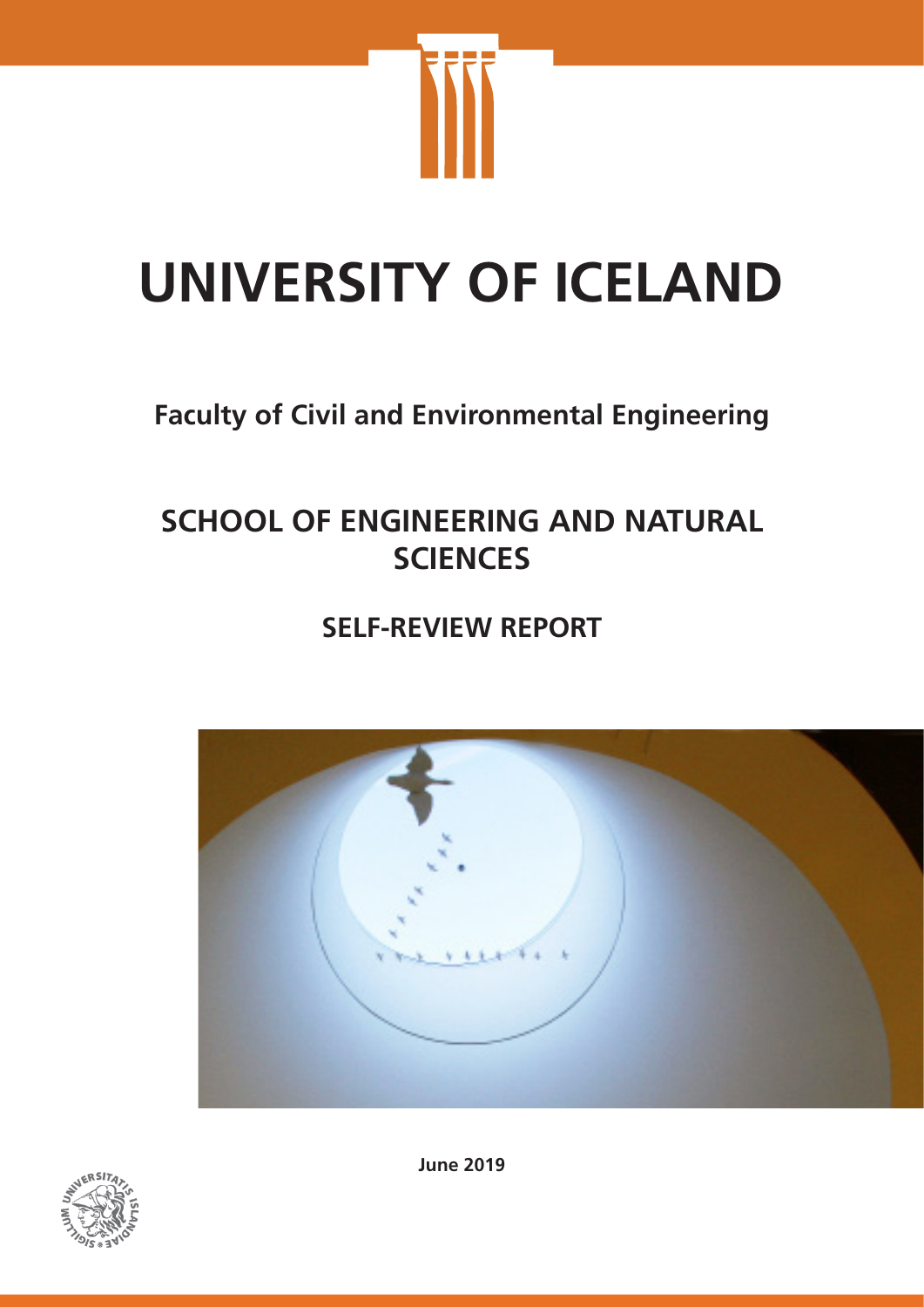

# UNIVERSITY OF ICELAND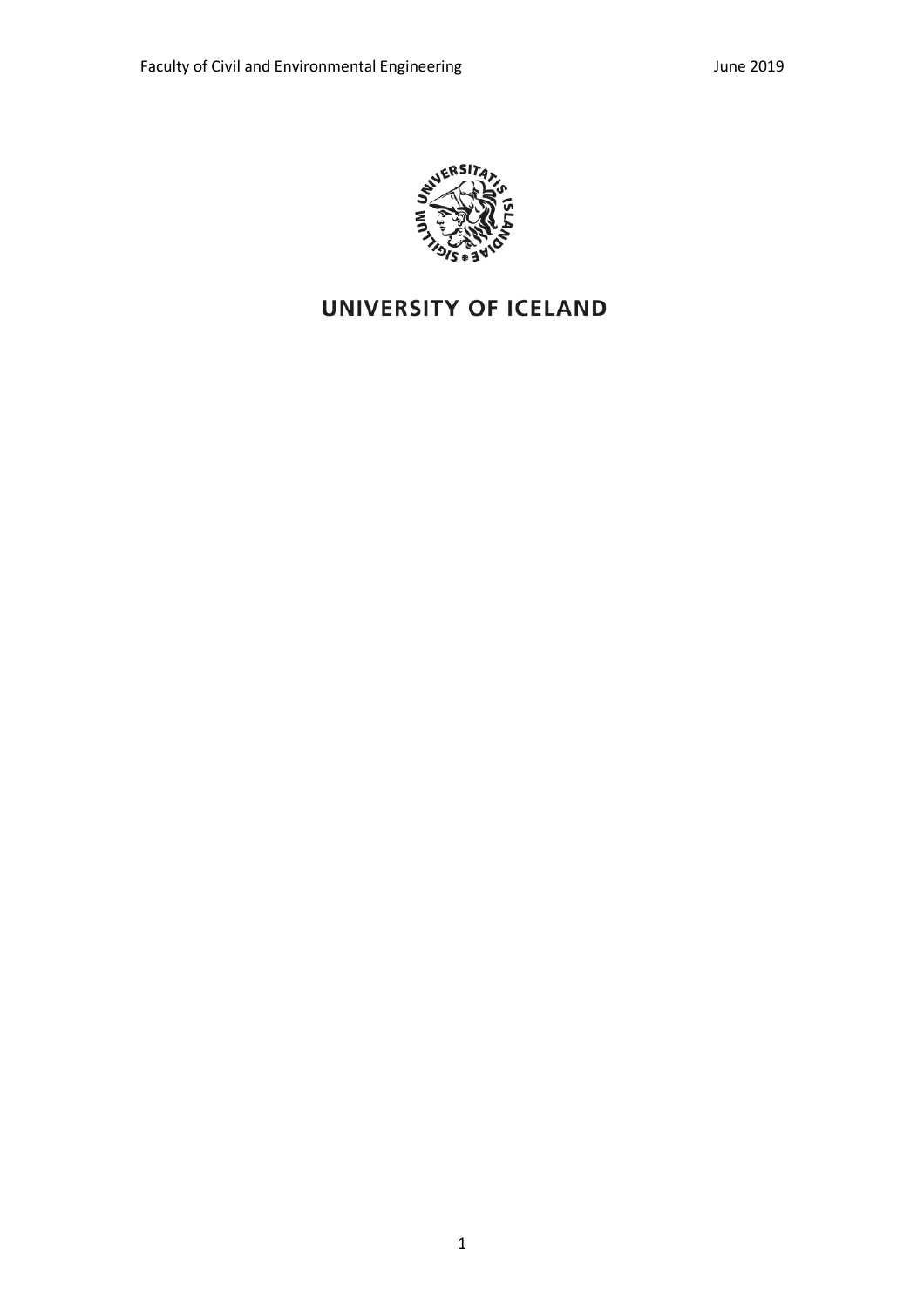## **Introduction**

In accordance with the Icelandic Quality Enhancement Framework at the University level in Iceland and the University of Iceland's Guidelines for the organization, schedule and process of an institution-led review of faculties and interdisciplinary programmes, the Faculty of Civil and Environmental Engineering (the Faculty), School of Engineering and Natural Sciences (the School), University of Iceland (the University), carried out a self-evaluation during the spring semester of 2019. The results are presented in this report. A Self-evaluation Committee was established in January 2019 and meetings were held during the spring semester of 2019.

The Committee members were:

- 1. Bing Wu, Assistant Professor
- 2. Bjarni Bessason, Professor
- 3. Gudmundur F. Ulfarsson, Professor, Head of Faculty, Committee Chair
- 4. Guðný Benediktsdóttir, School Quality Director
- 5. Helga Jóhanna Bjarnadóttir, Industry Representative
- 6. Hrund Ó. Andradóttir, Professor, Environmental Engineering Programme Chair
- 7. Kolbrún Fríða Hrafnkelsdóttir, B.S. Student Representative
- 8. Majid Eskafi, Ph.D. Student Representative
- 9. Rajesh Rupakhety, Professor, Vice Head of Faculty, Civil Engineering Programme Chair
- 10. Sigurjón Gauti Sigurjónsson, M.S. Student Representative

The Committee used results of the data collection from University databases, student satisfaction results and focus groups' results, along with its own discussion and ideas to develop actions for improvement. The University of Iceland Centre for Teaching and Learning reviewed the Faculty's course catalogue descriptions, especially learning outcomes, and provided the Committee with that review.

The external industry representative attended Committee meetings, including during the visit of the international external experts. The industry representative provided comments that have been incorporated into the report.

This material was reviewed by the international experts who visited the School on March 19- 22, 2019, and met with the Committee members. These were Polat Gülkan, Professor Emeritus of Civil Engineering at Middle East Technical University (Turkey), Rajeev Bansal, Professor of Electrical Engineering at University of Connecticut (USA) and Aletta Nylén, Assistant Professor in Computer Science at Uppsala University (Sweden). The international expert reviews were used to refine and finalize the resulting recommendations represented in this report.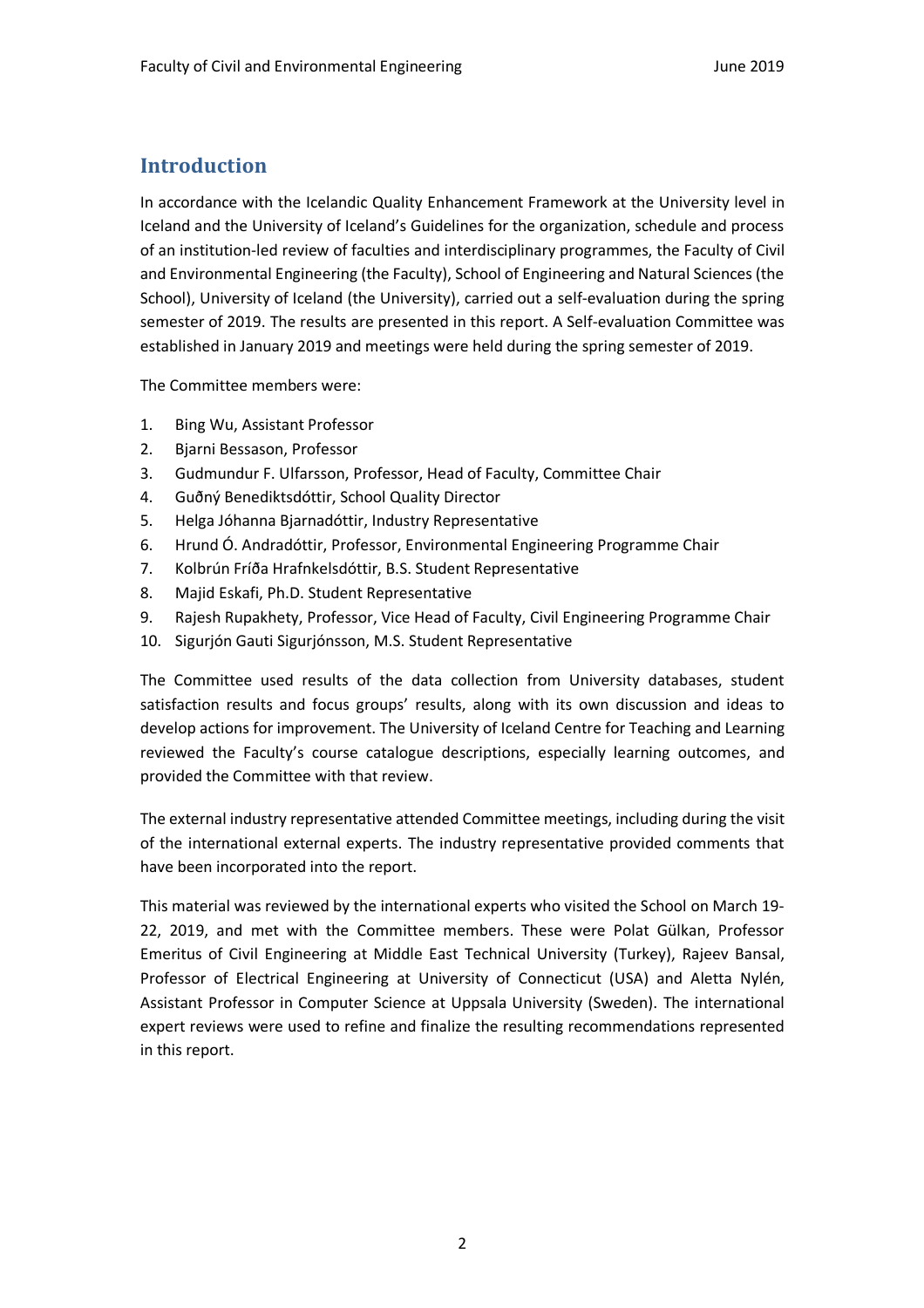## **Faculty Characteristics**

The Faculty of Civil and Environmental Engineering is the only Faculty which offers Civil and Environmental Engineering at the B.S. and Ph.D. levels in Iceland, and the only Faculty offering Environmental Engineering at the M.S. level. Elsewhere there is a limited M.S. programme in Civil Engineering only. Hence, the function of the Faculty in educating and carrying out research is important for Iceland. This includes fields such as air quality, earthquake engineering, engineering design, environmental engineering, geotechnical engineering, renewable energy (hydropower), structural engineering, transportation engineering, urban planning, sustainability, water and hydraulics. The Faculty has strong and active connections with industry and institutes operating in the Civil and Environmental Engineering field.

The administration of the Faculty is governed by the Faculty Meeting which is run in accordance with articles 17 and 18 of Regulation 569/2009. Daily administration is in the hands of the Faculty Head, with assistance from the Vice Head as needed, as stipulated in article 16 of Regulation 569/2009. Two Faculty members are tasked with the duties of Programme Chairs for Civil Engineering and Environmental Engineering, respectively. The Faculty offers six study programmes at the undergraduate and graduate levels (Appendix 1, Table 1).

The Faculty currently has 11 academic teaching positions (8.48 full time equivalent, FTE) (Appendix 1, Table 2) in the main fields of Civil and Environmental Engineering. The Faculty includes two female Faculty members and 7 of the 22 sessional teachers are female. The gender imbalance is something the Faculty is working to change through new hires in accordance with the Equal Rights Law of Iceland and the gender equality policy of the University. In addition, the Faculty includes two research scientists (both male) and five sessional adjuncts (two females and three males). All full-time Faculty members have doctoral degrees but not all sessional adjuncts and teachers; however, they are all chosen due to expertise and specialization in their respective fields.

The number of students and their progress through the B.S. programme (UOB261) is viewed as satisfactory by the Faculty with about a hundred students in the programme and with about 20 graduates each year. There is about a 78% 4-year completion rate. (Appendix 1, Table 3). The M.S. programmes (BYG441 and UMV441) have seen a reduction in the number of students and entrants, which poses difficulties for offering a full set of courses for these programmes. The doctoral programmes (BYG561, UMV561, UMV564) are healthy. A negative point is that there are too many students who take more than 5 years to complete their doctoral degrees. In 2017-2018 the number of students was 161, thereof 107 undergraduate students, 39 master students, and 15 PhD students.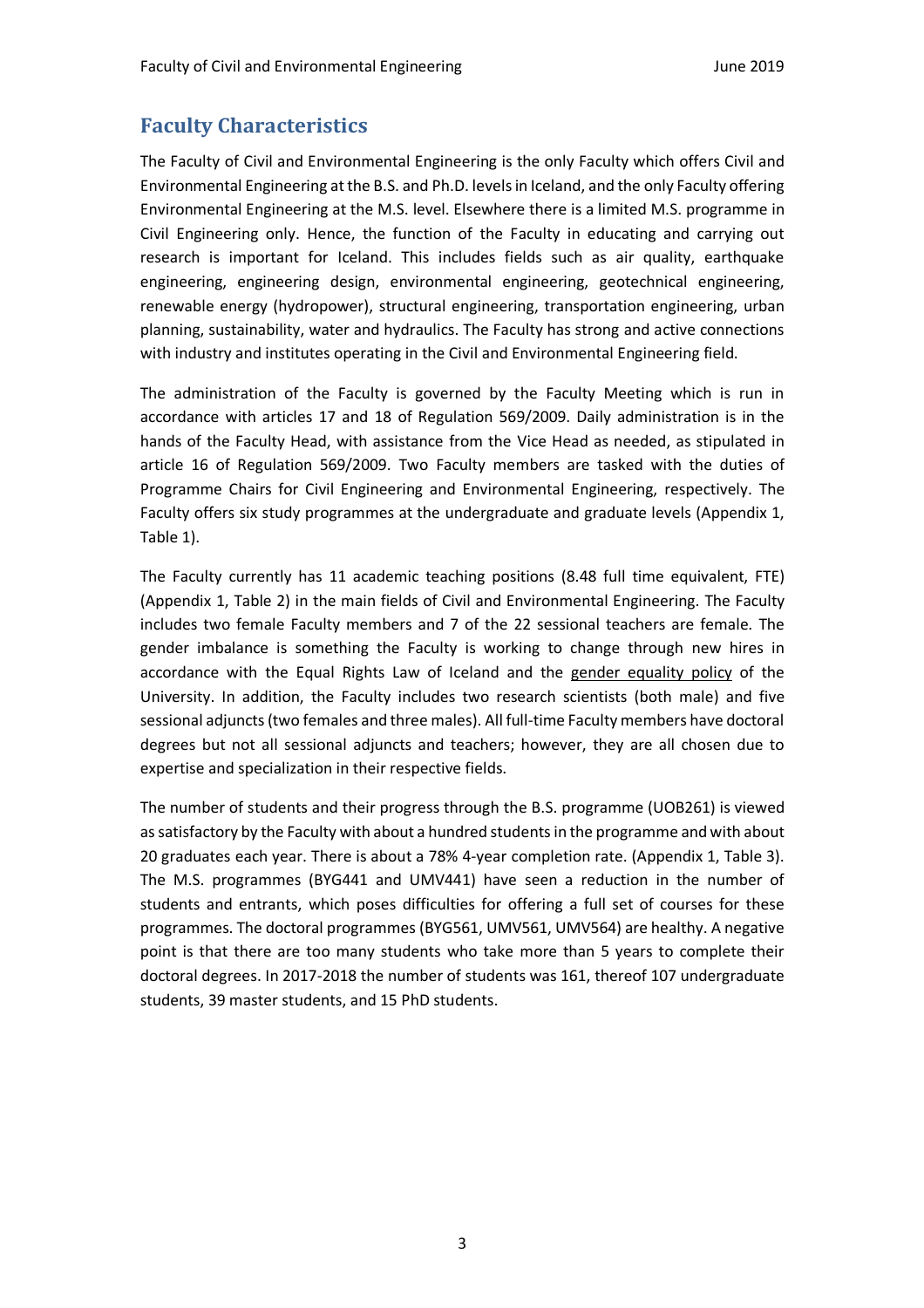## **Summary and Main Conclusions for the Faculty**

#### Lessons learned from QEF1

The University has made a great effort in investigating student retention rates and the School has used this information to emphasize the reception of new undergraduate students.

The Faculty completed a learning outcome matrix evaluation of the B.S. programme in 2018 but has not yet completed this for the M.S. and Ph.D. programmes.

It remains a challenge to better balance civil and environmental engineering aspects in the programmes and the Faculty has identified further actions in that direction in this review. The Faculty was able to hire a new assistant professor of environmental engineering which has led to new course offerings in Environmental Engineering at the B.S., M.S., and Ph.D. levels. Hence the environmental engineering aspects of the programme have been strengthened.

The Faculty developed formal and written recruitment goals in 2015 and finalized a recruitment plan in 2018. The Faculty formalized a research strategy in 2015. The School has expanded and updated group work facilities. The Faculty has entered into contracts with two companies and one institute to formalize teaching, and furthermore has agreed to 5 adjunct contracts with individuals to formalize sessional teaching in the long term.

## Teaching and Learning

The Faculty has had a strong framework of quality review of its programmes for a number of years and conducts a continuous review and improvement cycle. The Faculty has set a teaching strategy and measurable goals in a scorecard, which it tracks annually. The Faculty receives and reviews annually surveys of B.S., M.S., Ph.D., and graduated students. The Faculty annually reviews the course evaluations at a Faculty Meeting and with student representatives.

The Faculty has set learning outcomes for all its courses and for its degree programmes. The Faculty reviews these and revises them regularly, and most recently revised the B.S. learning outcomes in 2015. The Faculty will revise the M.S. outcomes next, followed by the Ph.D. learning outcomes. The Faculty sees sustainability as a common thread for its programmes and intends to express this more strongly in its policy and its course learning outcomes.

The Faculty reviews how the course learning outcomes map to the programme learning outcomes regularly and has completed this for the B.S. programme during this past review cycle and intends to complete these for the M.S. and Ph.D. programmes in the upcoming cycle.

The Faculty intends to strengthen the welcoming and orientation of new graduate students and improve support for international students. The community of graduate students needs to be strengthened. The Faculty intends to involve graduate students more in the Faculty, both in Faculty Meetings and in participation at events, such as recruitment events. The Faculty has set several actions to further these goals.

The Faculty reviews M.S. study plans formally at a Faculty Meeting. The Faculty now plans to strengthen the basis of M.S. students in their speciality along with strengthening the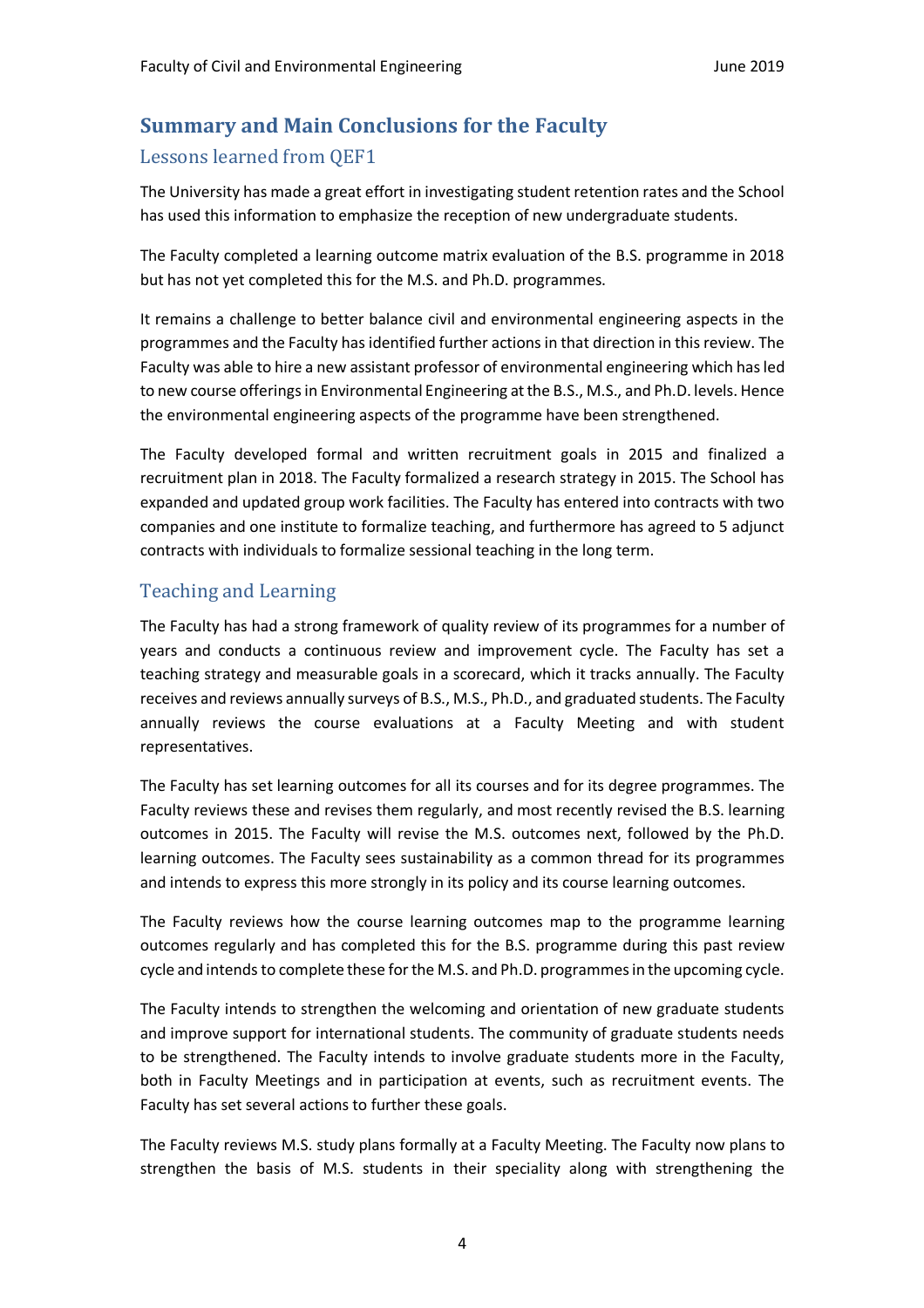community of M.S. students by defining core courses in the programmes. It is also thought that this will streamline the M.S. programmes. The Faculty is also working with the School to offer more specialized courses in the graduate programmes. The Faculty will work to better highlight the Faculty's research strengths in the graduate programmes to strengthen the ties between teaching and research and to improve graduate student recruitment.

The Faculty has set written rules for doctoral evaluation and monitors doctoral programmes with a Faculty Graduate Studies Committee. These rules will be revised and updated as necessary in the upcoming review cycle.

#### Management of Research

The Faculty has set a research strategy and defined research emphasis areas, where the Faculty has and intends to maintain a research specialty and strength. The Faculty has developed a five-year recruitment plan for new Faculty members based on this strategy.

In terms of research output (Appendix 1, Table 4), as measured by the evaluation system of the public universities in Iceland, the Faculty has remained steadily productive, exceeding both the School and University averages by a good margin. This has been in large part the result of the success of the Faculty's doctoral programme.

The Faculty has developed measures of research, which are tracked annually in a scorecard, to monitor progress towards goals and to measure the impact of the Faculty's research on those dimensions (publications, research in the University evaluation system, graduated M.S. students, doctoral students and graduated Ph.Ds., post docs employed). The Faculty notes that the impact on society needs to be better tracked and is working to improve that aspect. Also, the Faculty will work with the School to develop measures of external support.

The Faculty presently reviews the strategy and scorecard annually at a Faculty Meeting and intends to continue to do so.

### Follow-up Processes

The implementation of the Action Plan will be a standing item at Faculty Meetings. It will be reviewed formally every year at a Faculty Meeting and the upcoming year's actions prioritized and adjusted based on experience.

The Faculty Head reports formally to the School Dean on the status of the implementation and plans for the next year, together with other relevant QA matters no later than December  $1<sup>st</sup>$  and this will be followed up by the School Board. The School Dean will subsequently make use of this report in a status report for all Faculties in the School, which will be submitted to the Quality Committee no later than January 15th. The Quality Committee writes a short report to the Rector no later than February  $1<sup>st</sup>$ , which will subsequently be discussed in a meeting between the Chair of the Quality Committee, the Director of Quality Management and Rector, Vice-Rectors, Deans of Schools and the Managing Director of the Central Administration.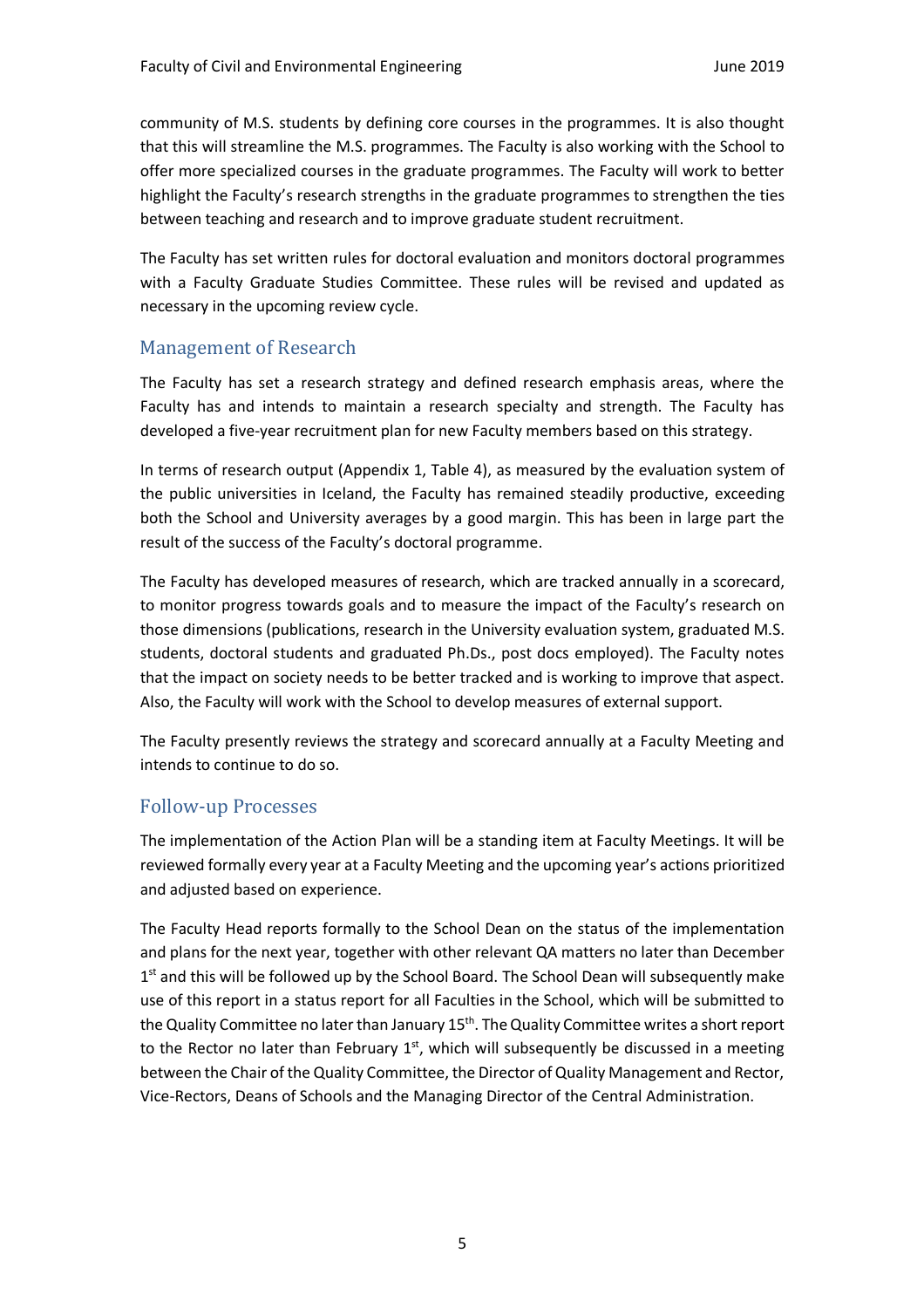## **Appendix 1. Key Figures.**

| <b>Name of Study Programme</b>                | Cycle <sup>1</sup> | <b>Degree</b> | <b>Credits (ECTS)</b> |
|-----------------------------------------------|--------------------|---------------|-----------------------|
| UOB261 Civil and Environmental<br>Engineering | 1.2 <sub>2</sub>   | B.S.          | 180                   |
| BYG441 Civil Engineering                      | 2.2                | M.S.          | 120                   |
| UMV441 Environmental Engineering              | 2.2                | M.S.          | 120                   |
| BYG561 Civil Engineering                      | 3                  | Ph.D.         | 210                   |
| UMV561 Environmental Engineering              | 3                  | Ph.D.         | 210                   |
| <b>UMV564 Environmental Studies</b>           | 3                  | Ph.D.         | 180                   |

#### **Table 1. Overview of present Study Programmes within the Faculty**

<sup>1</sup> See National Qualification Framework for Higher Education No. 530/2011.

#### **Table 2. Faculty members as of 1 September 2018 and sessional teachers 2017, number (No.) and full time-equivalent (FTE).**

|                             | <b>Male</b> |            | Female |      | <b>Total</b> |      |
|-----------------------------|-------------|------------|--------|------|--------------|------|
|                             | No.         | <b>FTE</b> | No.    | FTE. | No.          | FTE. |
| Professors                  | 5           | 5.00       | 1      | 1.00 | 6            | 6.00 |
| <b>Associate Professors</b> | 3           | 1.24       |        |      | 3            | 1.24 |
| <b>Assistant Professors</b> |             |            | 1      | 1.00 | 1            | 1.00 |
| <b>Adjunct Lecturers</b>    | 1           | 0.24       |        |      | 1            | 0.24 |
| Total                       | 9           | 6.48       | 2      | 2.00 | 11           | 8.48 |
| Sessional teachers          | 15          | 1.96       | 7      | 0.58 | 22           | 4.46 |

#### **Table 3. Total number of students, number of entrants, retention rate for first year, and completion rate (4-year mean).**

| Programme     | No. of students |                        | No. of<br>entrants <sup>3</sup> | Retention<br>rate | No. of<br>graduates      | Completion<br>rate $4$ |     |
|---------------|-----------------|------------------------|---------------------------------|-------------------|--------------------------|------------------------|-----|
|               | Total no.       | Full time <sup>1</sup> | Part<br>time <sup>2</sup>       |                   |                          |                        |     |
| <b>UOB261</b> | 94              | 64                     | 21                              | 32                | 55                       | 20                     | 78  |
| <b>BYG441</b> | 20              | 9                      | 6                               | 5                 | 55                       | 9                      | 68  |
| <b>UMV441</b> | 12              | 5                      | $\overline{4}$                  | 3                 | 40                       | 5                      | 71  |
| <b>BYG561</b> | 5.3             | 4.0                    |                                 | 1                 | $\overline{\phantom{a}}$ | 0.8                    | 25  |
| <b>UMV561</b> | 1.3             | 0.5                    |                                 | 0                 | ۰                        | 0.3                    | 0   |
| <b>UMV564</b> | 4.0             | 3.8                    |                                 | 1.3               |                          | 0.8                    | 100 |

1 > 22.5 ECTS completed. For Ph.D. students > 1 ECTS completed.

<sup>2</sup> 1-22 ECTS completed.

<sup>3</sup> For all programmes except Ph.D., no. of students completing at least one examination in first term.

<sup>4</sup> 2-year rate for diploma, 4-year rate for B.A./B.S., 3-year rate for M.A./M.S., 5-year rate for Ph.D.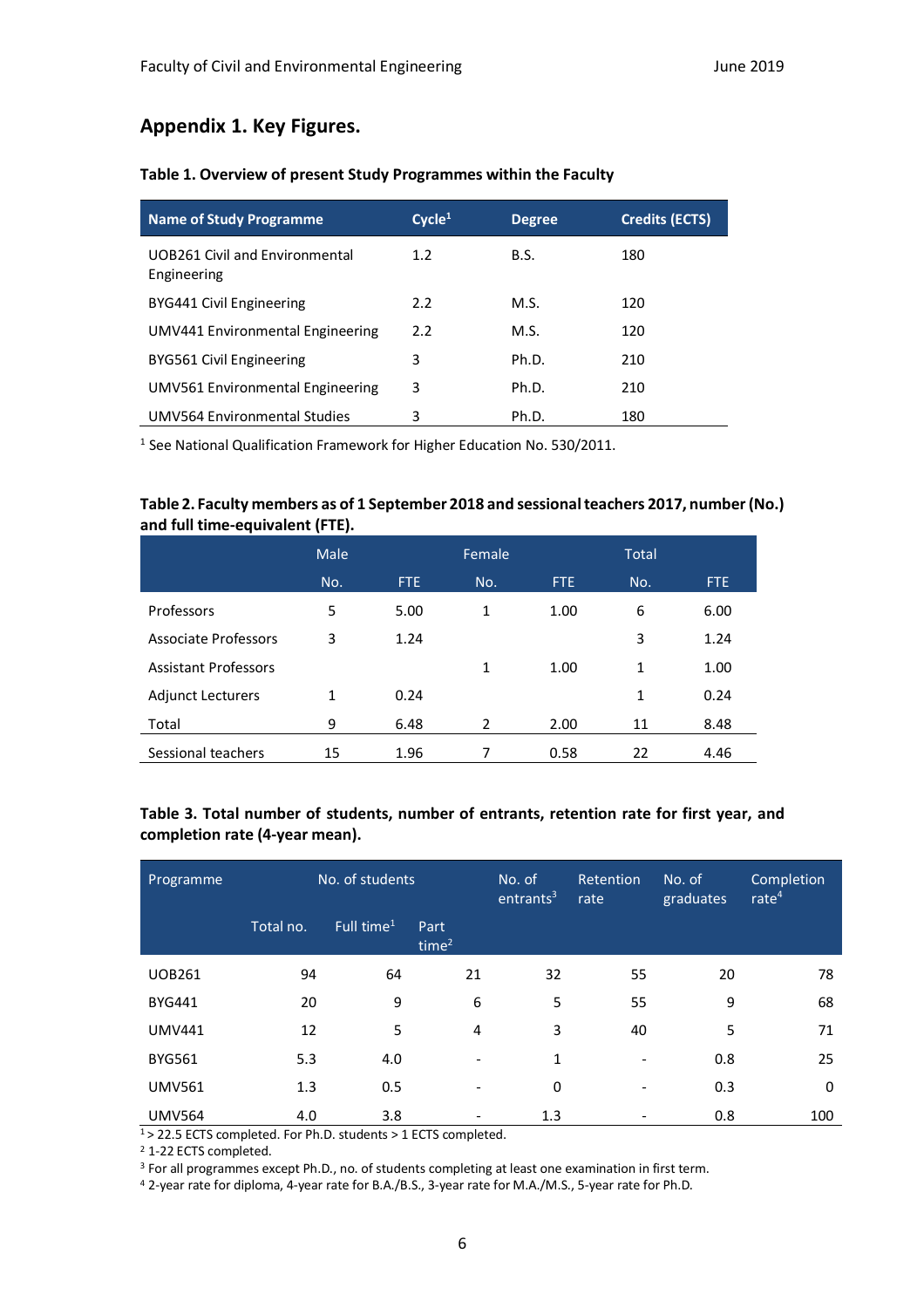**Table 4. Research output of Faculty members, based on the Evaluation System for the Public Universities in Iceland, expressed by mean total research points (A) and mean research points from peer-reviewed publications only (B) per FTE.**

|            | 2014 |      | 2015           |           |      | 2016 | 2017         |       |      | Mean |
|------------|------|------|----------------|-----------|------|------|--------------|-------|------|------|
|            | A    | B    | A,             | B.        | A    | B.   | $\mathsf{A}$ | 7 B J | A    | B    |
| Faculty    | 54.6 | 39.4 | 42.1           | 28.7 51.9 |      | 32.4 | 62.0         | 42.4  | 52.7 | 35.7 |
| School     | 41.8 | 31.6 | 43.4           | -32.4     | 39.0 | 29.7 | 39.1         | 27.5  | 40.8 | 30.3 |
| University | 31.7 |      | 24.1 37.8 24.7 |           | 37.1 | 25.1 | 34.8         | 22.8  | 35.4 | 24.2 |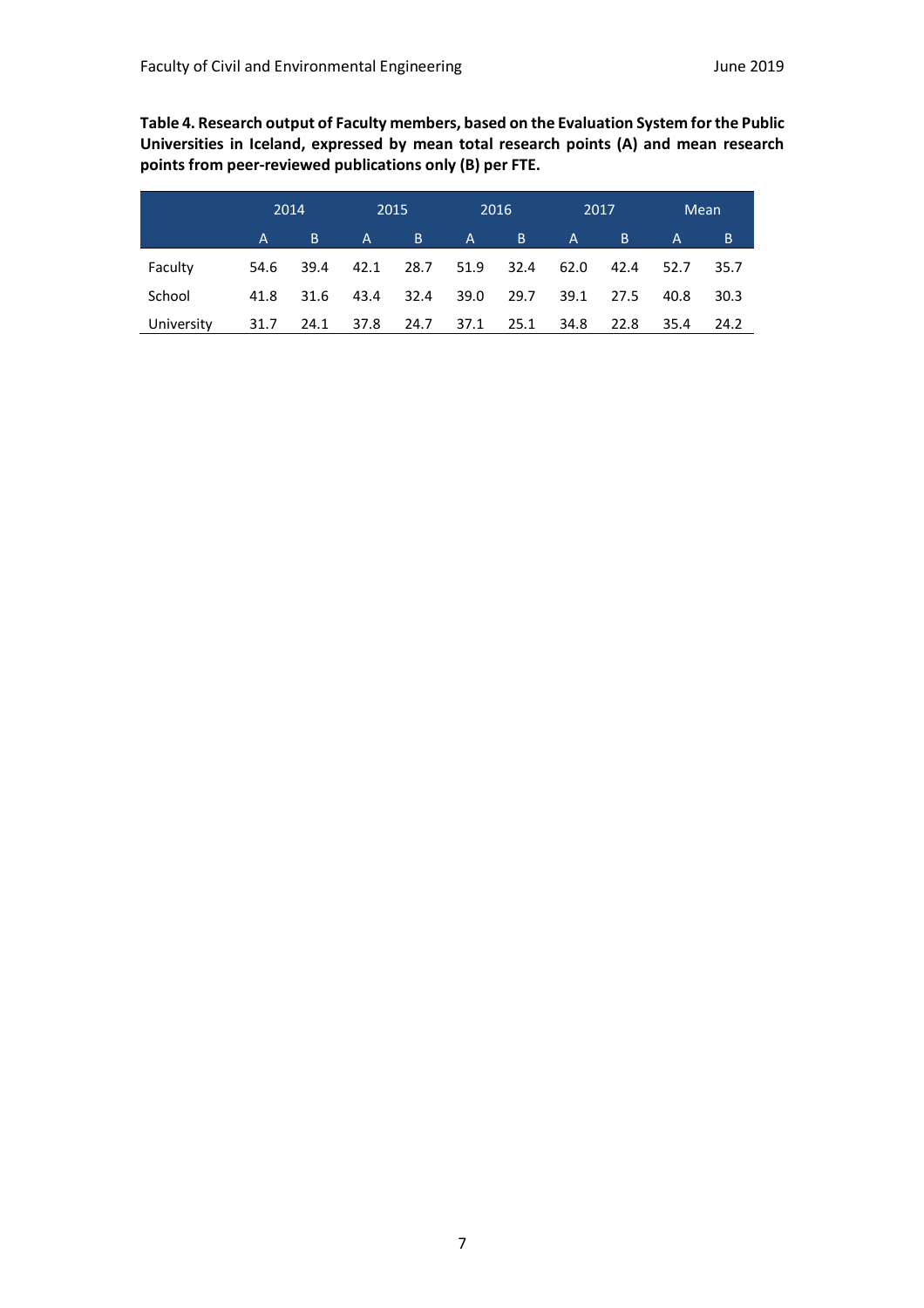# **Appendix 2. Action Plan for Teaching and Learning and Management of Research in QEF2**

| <b>Actions</b> | How <sup>1</sup> | Deadlines Responsible |
|----------------|------------------|-----------------------|
|                |                  | party                 |

#### **1. FACULTY LEVEL**

| Ch. 1.2 | <b>Faculty Characteristics</b>                                                                                         |                                                                                                                                    |            |                                               |
|---------|------------------------------------------------------------------------------------------------------------------------|------------------------------------------------------------------------------------------------------------------------------------|------------|-----------------------------------------------|
| 1       | Recruit new Faculty<br>members                                                                                         | Seek approval for<br>recruiting Assistant<br>Professor of Civil<br>Engineering and start<br>recruitment if<br>permitted            | Sept. 2019 | Head                                          |
| 2       | <b>Recruit new Faculty</b><br>members                                                                                  | Seek approval for<br>recruiting Assistant<br>Professor of<br>Environmental<br>Engineering and start<br>recruitment if<br>permitted | Sept. 2020 | Head                                          |
| 3       | <b>Recruit new Faculty</b><br>members                                                                                  | Seek approval for<br>recruiting Assistant<br>Professor of Civil<br>Engineering and start<br>recruitment if<br>permitted            | Sept. 2021 | Head                                          |
| Ch. 1.3 | <b>Academic Vision</b>                                                                                                 |                                                                                                                                    |            |                                               |
| 1       | Highlight sustainability<br>better in Faculty policy                                                                   | Update Faculty policy<br>to better incorporate<br>sustainability as a key<br>component of the<br>Faculty vision                    | Dec. 2020  | Head, Programme<br>chairs, Faculty<br>meeting |
| 2       | Improve the teaching<br>policy regarding<br>graduate studies and<br>connection with<br>industry and other<br>faculties | Develop new<br>graduate studies<br>strategy items and<br>add them to the<br>present Faculty policy                                 | Dec. 2020  | Head, Programme<br>chairs, Faculty<br>meeting |
| 3.      | Measure societal<br>impact of research                                                                                 | Develop practical<br>scorecard measures<br>for societal impact of<br>research                                                      | Dec. 2021  | Head, Programme<br>chairs, Faculty<br>meeting |
| 4       | Improve usefulness of<br>Faculty scorecard                                                                             | Review current<br>measures for<br>practicality and<br>usefulness and revise<br>as needed                                           | Dec. 2021  | Head, Programme<br>chairs, Faculty<br>meeting |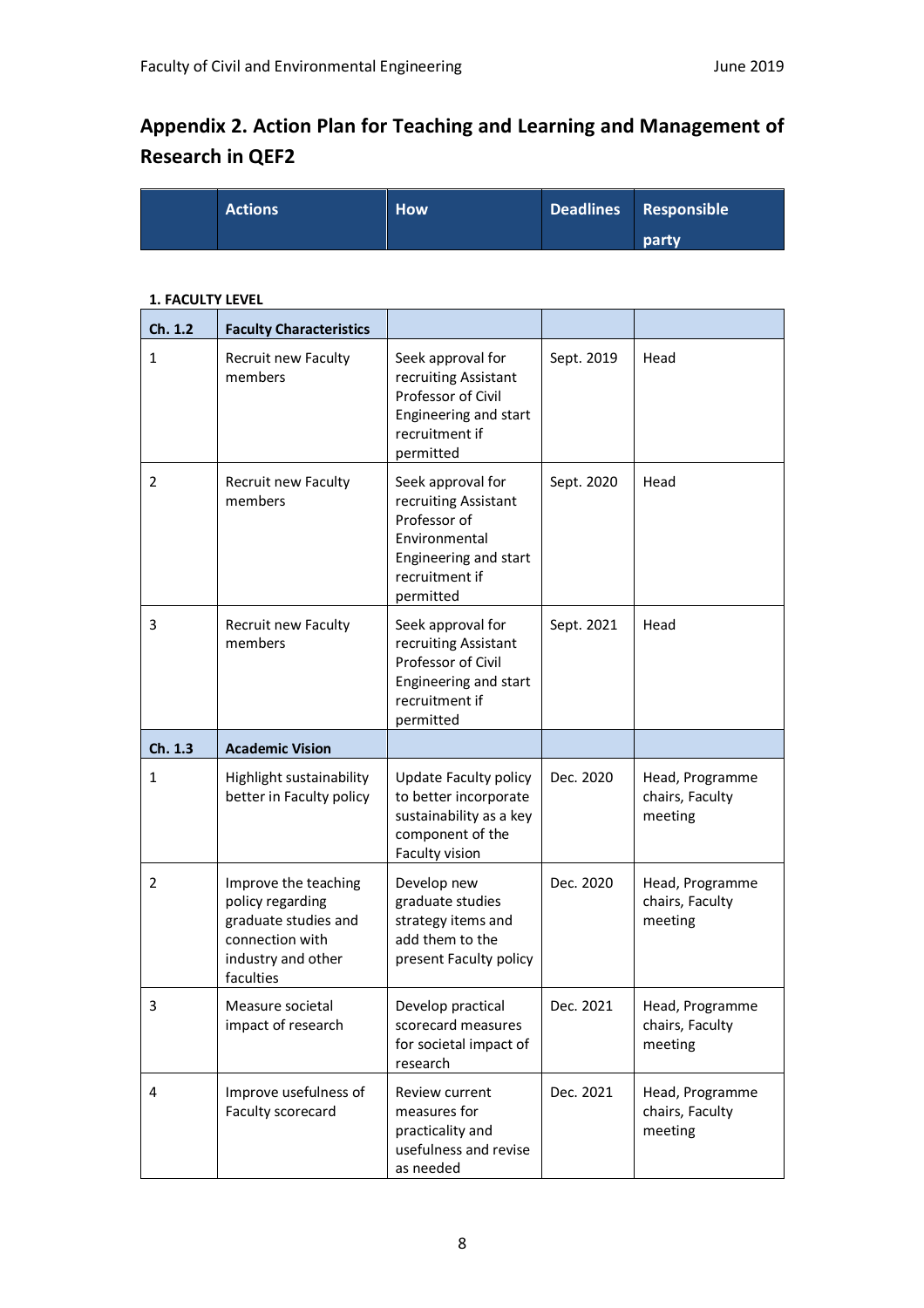#### **2. STUDY PROGRAMMES**

| Ch. 2.1.2 | <b>Teaching and Learning</b>                                                                                         |                                                                                                                                                                                                |           |                                                          |
|-----------|----------------------------------------------------------------------------------------------------------------------|------------------------------------------------------------------------------------------------------------------------------------------------------------------------------------------------|-----------|----------------------------------------------------------|
| 1         | Modify B.S. programme<br>to improve balance<br>between Civil and<br>Environmental<br>Engineering in the<br>programme | Revise the course on<br>computational<br>mechanics                                                                                                                                             | Aug. 2020 | Head, programme<br>chairs, supervising<br>Faculty member |
| 2         | Highlight sustainability<br>as a major component<br>of Civil and<br>Environmental<br>Engineering                     | Request supervising<br>teachers to add a<br>learning outcome<br>relating to<br>sustainability in their<br>courses                                                                              | Aug. 2020 | Head, programme<br>chairs, supervising<br>Faculty member |
| 3         | Modify B.S. programme<br>to improve balance<br>between Civil and<br>Environmental<br>Engineering in the<br>programme | Restructure courses<br>among semesters<br>(notably second<br>semester)                                                                                                                         | Aug. 2020 | Head, programme<br>chairs                                |
| 4         | Modify B.S. programme<br>to improve balance<br>between Civil and<br>Environmental<br>Engineering in the<br>programme | Provide students with<br>additional<br>opportunities to<br>explore Civil or<br>Environmental<br>Engineering                                                                                    | Aug. 2020 | Head, programme<br>chairs                                |
| 5         | Modify B.S. programme<br>to improve balance<br>between Civil and<br>Environmental<br>Engineering in the<br>programme | Make both<br>computational<br>methods and<br>environmental<br>technology<br>mandatory                                                                                                          | Aug. 2020 | Head, programme<br>chairs                                |
| 6         | Strengthen the image<br>of the Faculty as both a<br>Civil and Environmental<br>Engineering<br>department.            | <b>Request Faculty</b><br>Meeting and Dean to<br>approve changes in<br>all (B.S., M.S., Ph.D.)<br>course numbering<br>from BYG and UMV<br>to a joint UBV and<br>perform change if<br>permitted | Aug. 2020 | Head                                                     |

#### **UOB261 Civil and Environmental Engineering (B.S. 180 ECTS)**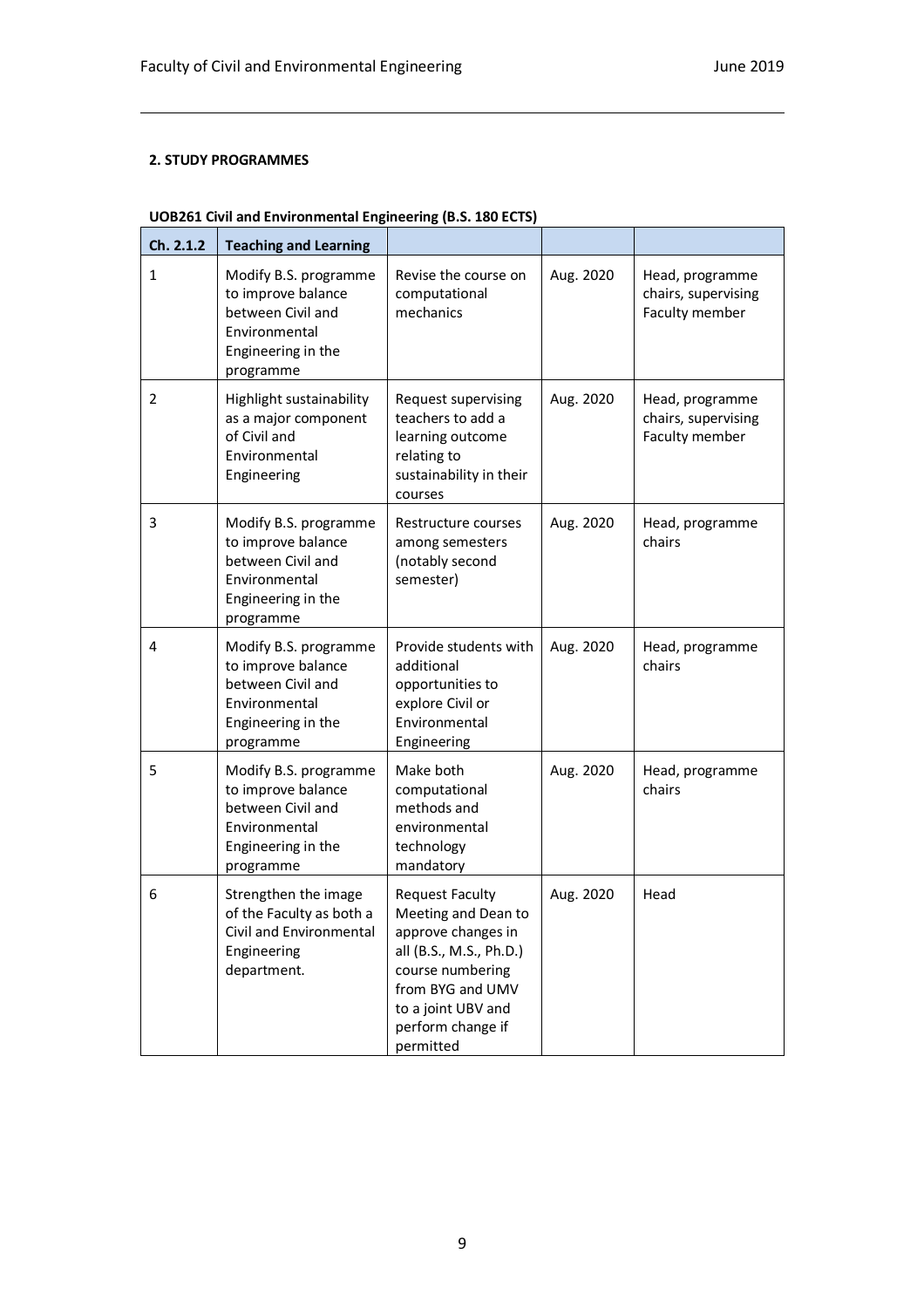| 7 | Modify B.S. programme<br>to improve balance<br>between Civil and<br>Environmental<br>Engineering in the<br>programme | Update selected<br>mandatory courses<br>to better balance<br>Civil and<br>Environmental<br>Engineering (e.g.<br>Material Science and<br>Geology)                                        | Aug. 2020 | Head, programme<br>chairs, supervising<br>Faculty member        |
|---|----------------------------------------------------------------------------------------------------------------------|-----------------------------------------------------------------------------------------------------------------------------------------------------------------------------------------|-----------|-----------------------------------------------------------------|
| 8 | Improve B.S.<br>programme learning<br>outcome coverage                                                               | Modify at least two<br>courses to<br>adequately cover B.S.<br>programme learning<br>outcomes d) and i)                                                                                  | Aug. 2021 | Head, Programme<br>Chairs, supervising<br>Faculty member        |
| 9 | Increase continuous<br>assessment                                                                                    | <b>Supervising Faculty</b><br>members asked to<br>lower weight of final<br>exam and increase<br>continuous<br>assessment if the<br>final exam is more<br>than 70% of the final<br>grade | Aug. 2022 | Head, Programme<br>Chairs and<br>supervising Faculty<br>members |

#### **BYG441 Civil Engineering (M.S. 120 ECTS) and UMV441 Environmental Engineering (M.S. 120 ECTS)**

| Ch. 2.2.1    | <b>Students</b>                                                         |                                                                                                  |            |                                                       |
|--------------|-------------------------------------------------------------------------|--------------------------------------------------------------------------------------------------|------------|-------------------------------------------------------|
| 1            | Improve the graduate<br>student community                               | Develop a graduate<br>student seminar                                                            | Jan. 2019  | Supervising teacher,<br>Head                          |
| 2            | Improve the graduate<br>student community and<br>involvement in Faculty | Graduate students<br>provide a<br>representative at<br>Faculty meetings                          | April 2020 | Head                                                  |
| 3            | Better orientation and<br>welcome                                       | Work with School to<br>unify and strengthen<br>graduate student<br>orientation and<br>welcome    | Sept. 2020 | Head, Programme<br>Chairs, School                     |
| 4            | Better support for<br>international students                            | Improve English<br>descriptions of the<br>programmes and<br>courses on the<br>University website | Nov. 2020  | Head, Programme<br>Chairs, School<br>student services |
| Ch. 2.2.2    | <b>Teaching and Learning</b>                                            |                                                                                                  |            |                                                       |
| $\mathbf{1}$ | Increase enrolment                                                      | Seek support from<br>School to offer<br>selected additional<br>M.S. courses                      | Jan. 2019  | Head, Programme<br>chairs                             |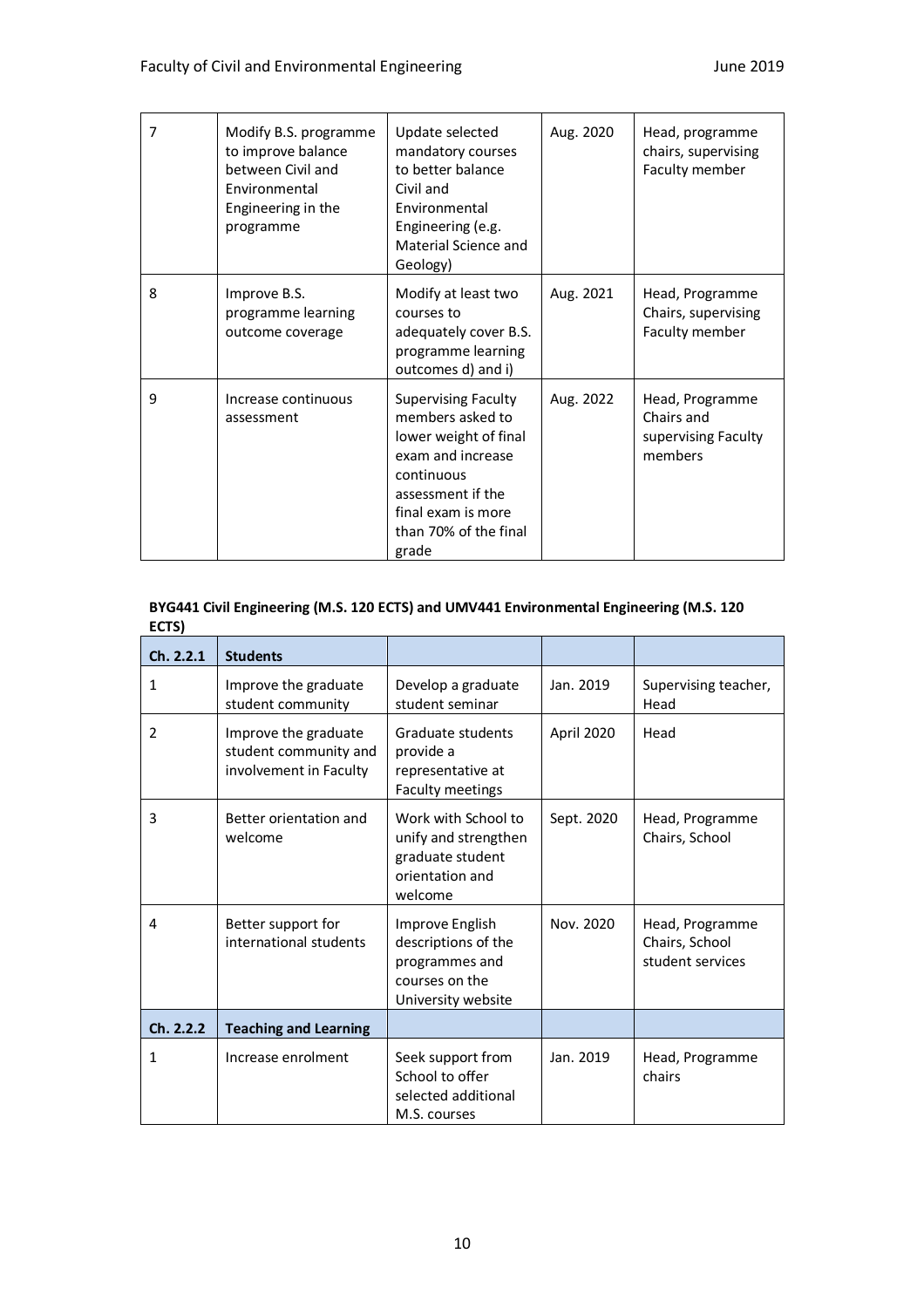| $\overline{2}$ | Highlight sustainability<br>as a major component<br>of Civil and<br>Environmental<br>Engineering | Request supervising<br>teachers to add a<br>learning outcome<br>relating to<br>sustainability in their<br>courses                                                                                            | Aug. 2020 | Head, programme<br>chairs, supervising<br>Faculty |
|----------------|--------------------------------------------------------------------------------------------------|--------------------------------------------------------------------------------------------------------------------------------------------------------------------------------------------------------------|-----------|---------------------------------------------------|
| 3              | Improve course<br>learning outcomes                                                              | Improve learning<br>outcomes for courses<br>based on review by<br>Centre for Teaching<br>and Learning                                                                                                        | Aug. 2020 | Head, Programme<br>chairs, supervising<br>Faculty |
| 4              | Strengthen M.S.<br>programme student<br>community and<br>foundation in their<br>specialization   | Specify core courses<br>for the M.S.<br>programmes                                                                                                                                                           | Aug. 2020 | Head, programme<br>chairs                         |
| 5              | Improve M.S.<br>programme learning<br>outcome description                                        | Develop learning<br>outcomes for the<br>thesis project based<br>on the current<br>evaluation rubric and<br>the revised M.S.<br>programme learning<br>outcomes                                                | Aug. 2020 | Head, programme<br>chairs                         |
| 6              | Increase enrolment                                                                               | Seek Faculty Meeting<br>approval for<br>presenting the 3+2<br>B.S.+M.S. programme<br>as one programme to<br>undergraduates who<br>can then register for<br>the full B.S.+M.S.<br>programme from the<br>start | Aug. 2021 | Head                                              |
| 7              | Review prerequisites<br>for M.S. programmes                                                      | Revise prerequisites<br>for M.S. programmes                                                                                                                                                                  | Aug. 2021 | Head, programme<br>chairs                         |
| Ch. 2.2.3      | <b>Coordination of Teaching and Research</b>                                                     |                                                                                                                                                                                                              |           |                                                   |
| $\mathbf{1}$   | Strengthen and<br>highlight M.S.<br>programme link to<br>Faculty research                        | Revise M.S.<br>programme specialty<br>fields to better match<br>Faculty policy and<br>strengths, e.g., in<br>earthquake<br>engineering and<br>geotechnology                                                  | Aug. 2019 | Head, programme<br>chairs                         |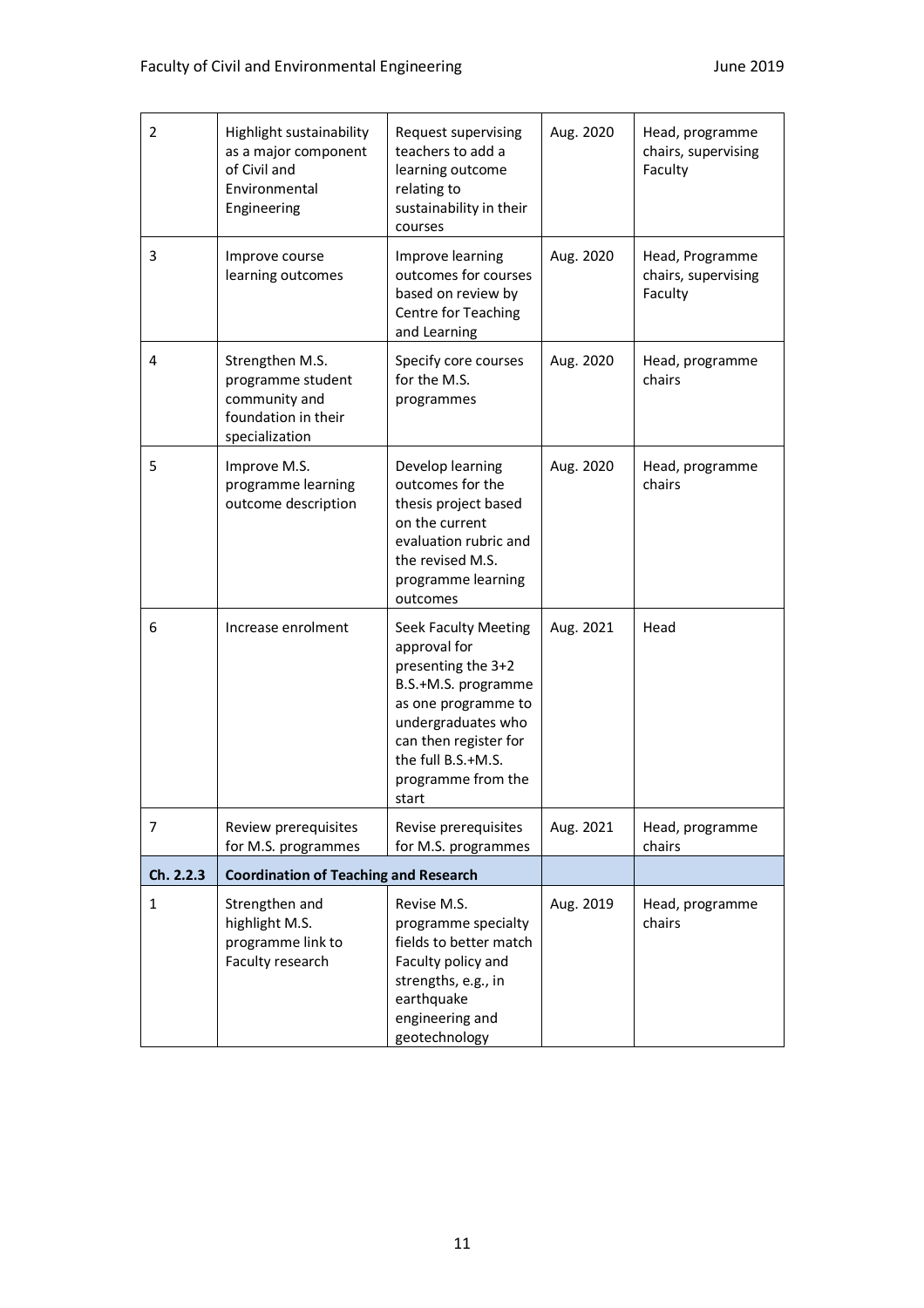| Ch. 2.3.1      | <b>Students</b>                                                                                  |                                                                                                                                                                                    |                   |                                                   |
|----------------|--------------------------------------------------------------------------------------------------|------------------------------------------------------------------------------------------------------------------------------------------------------------------------------------|-------------------|---------------------------------------------------|
| $\mathbf{1}$   | Stronger involvement in<br>Faculty, involve<br>doctoral students in<br>recruitment               | Have selected<br>doctoral students<br>present graduate<br>research<br>opportunities to<br>prospective M.S.<br>students at a M.S.<br>studies introduction<br>at the University      | <b>March 2019</b> | Head, advisors                                    |
| 2              | Improve reception of<br>international doctoral<br>students                                       | Recommend to the<br>University that the<br><b>International Office</b><br>or Relocation Office<br>help doctoral<br>students with<br>immigration issues<br>and moving to<br>Iceland | June 2019         | Head                                              |
| 3              | Improve access to<br>Icelandic classes                                                           | Recommend to<br><b>School and University</b><br>that access of non-<br>Icelandic speaking<br>students to Icelandic<br>classes be improved                                          | June 2019         | Head                                              |
| 4              | Increase Ph.D.<br>completion rate                                                                | Improve Ph.D.<br>progress monitoring                                                                                                                                               | Apr. 2020         | <b>Head and Chairs</b>                            |
| 5              | Revise the Faculty's<br>doctoral student<br>regulations                                          | Revise Faculty rules<br>for doctoral studies<br>and participate in<br>unification across the<br>School                                                                             | June 2020         | Head, programme<br>chairs, Dean                   |
| 6              | Stronger involvement in<br>Faculty                                                               | Increase teaching<br>opportunities for<br>doctoral students                                                                                                                        | Aug. 2021         | Head, programme<br>chairs, doctoral<br>advisors   |
| Ch. 2.3.2      | <b>Teaching and Learning</b>                                                                     |                                                                                                                                                                                    |                   |                                                   |
| $\mathbf{1}$   | Improve doctoral<br>student community and<br>awareness of each<br>other's research               | Develop a graduate<br>student seminar                                                                                                                                              | Jan. 2019         | Supervising Faculty,<br>Head                      |
| $\overline{2}$ | Highlight sustainability<br>as a major component<br>of Civil and<br>Environmental<br>Engineering | Request supervising<br>teachers to add a<br>learning outcome<br>relating to<br>sustainability in their<br>courses                                                                  | Aug. 2020         | Head, programme<br>chairs, supervising<br>Faculty |

**BYG561 Civil Engineering (Ph.D. 210 ECTS), UMV561 Environmental Engineering (Ph.D. 210 ECTS), UMV564 Environmental Studies (Ph.D. 180 ECTS)**